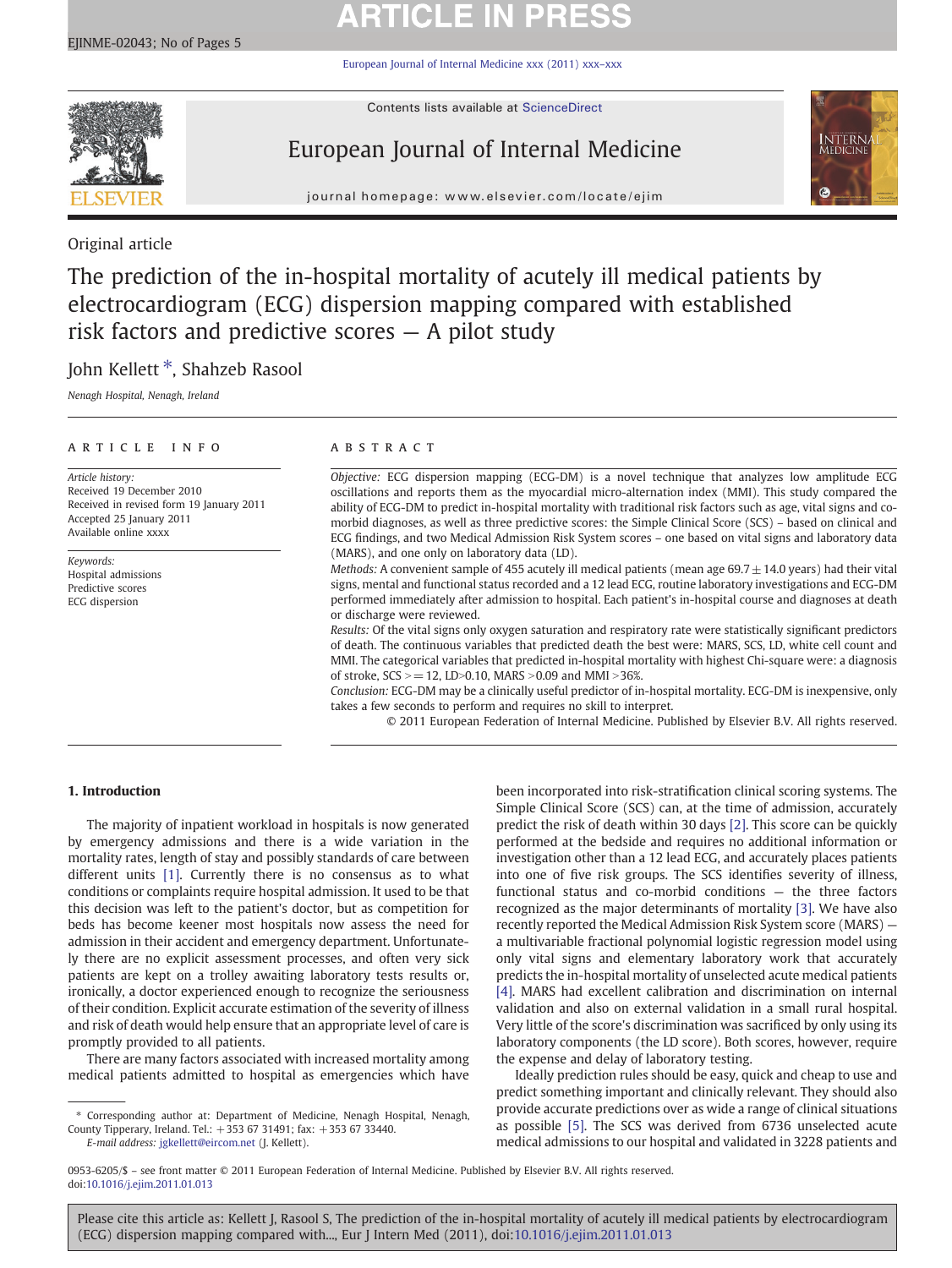<span id="page-1-0"></span>has an AUROC over 90% for the prediction of death within 24 h of admission. Independent external validation has confirmed that it has an area under the receiver operator characteristic curve (AUROC) of 85% for the prediction of in-hospital mortality [\[6,7\]](#page-3-0). It is, therefore, more discriminative than any of the other early warning scores based on clinical findings currently available [\[8\]](#page-3-0).

The four most important components of the SCS are hypotension, hypoxia, hypothermia, inability to stand unaided and ECG abnormality — only four out of 4177 patients with a normal ECG died within 24 h [\[9\]](#page-3-0). ECG changes are, therefore, an important component of the SCS. However, performing and interpreting an ECG is time consuming, requires training and skill and can, therefore, be costly and impractical. ECG dispersion mapping (ECG-DM) is a recently developed technology that may provide non-invasive assessment of myocardial pathology by analyzing low amplitude oscillations of conventional ECG signals. This method examines not only the tiny fluctuations of the T-wave (T wave alternans) but also micro fluctuations of the P wave and QRS complex. All these microdeviations are combined into one overall myocardial micro-alternation index (MMI) which is expressed as a percentage  $[10-12]$  $[10-12]$  - if pathological micro-deviations are present throughout the entire myocardium the MMI is 100%, whereas an MMI of 0% indicates a total absence of abnormal micro-deviations. The MMI reflects abnormalities in the myocardium at a metabolic level, which may include ischemia and other causes. An ECG-DM, therefore, is not diagnostic but a non-specific indicator of myocardial health. Measurement is carried out not only directly on an ECG-signal but also indirectly by examining the asymmetry of the ECG signal between the right and left ventricles, which allows signal averaging to be obtained within 30 s. From the six traditional ECG leads of I, II, III, aVR, aVL and aVF patented formulae can determine asymmetry of the ECG signal between the ventricles in a very short time [\[11\].](#page-4-0) This signal is highly accurate and correlates with the amplitude of micro-alternations not only of the T wave but of the entire PQRS complex. This method is much more sensitive than direct "beat to beat" measurement of ECG micro-alternations, and this allows measurements to be performed at rest. ECG-DM only takes a few seconds to perform and requires no skill to interpret and was primarily developed as a rapid screening test for heart disease. The role of this new technology in clinical medicine is still being defined. This study compared the ability of ECG-DM to predict in-hospital mortality with the traditional risk factors such as age, vital signs and co-morbid diagnoses, as well as the SCS, MARS and LD scores.

### 2. Methods

All patients were recruited from the unselected acutely ill medical patients admitted to Nenagh Hospital between July 30th 2009 and 31st March 2010. Of the 1680 patients admitted during this period 455 (27.1%) were included in the study — the only criterion for study inclusion was that one of the authors was able to perform an ECG-DM on them within 10 to 20 min of hospital admission. ECG-DM (HeartVue System, Medical Computer Systems Ltd., Moscow) is a non-invasive procedure that takes 30 s to perform, and only requires the placement of the four standard ECG limb leads. Patients studied had the same age (68.0  $\pm$  16.7 vs. 66.1  $\pm$  19.0 years, p = 0.053), length of hospital stay (6.7 $\pm$  7.0 vs. 7.2 $\pm$  7.9 days, p = 0.24) and in-hospital mortality (3.5% vs. 3.6%,  $p = 0.94$ ) as the other patients admitted during the study period.

Nenagh Hospital is a small general hospital in rural Ireland serving a population of 60,000. It has a 36 bed acute medical unit with 2800 admissions per year almost all of which are unplanned emergencies [\[13\]](#page-4-0). It is served by four consultant physicians each assisted by a team of three physicians in training — each team is on-call every fourth day. The hospital has a five bed ICU capable of cardiac monitoring, external and temporary transvenous pacing, non-invasive and invasive ventilations etc. Renal dialysis, hematology and oncology units are available at Limerick Regional Hospital, 25 miles away. The overall inhospital mortality rate for acute medical patients is 3.7% and not significantly different from the rate of 3.3% reported by the Limerick Regional Hospital, the nearest teaching hospital and tertiary referral center.

Several categorical variables are well known to predictors of inhospital mortality: a blood pressure below 100 mm Hg, a pulse rate greater than systolic blood pressure, hypo or hyperthermia, a respiratory rate over 20 breaths per minute, and oxygen saturation below 95%. In addition an abnormal ECG, breathlessness, prior illness (requiring some part of the daytime to be spent in bed), inability to stand without help, nursing home residence, and a new stroke are powerful predictors of mortality and included in the SCS [\[2\].](#page-3-0) The ability of all these categorical variables to predict mortality in our patient cohort was explored. We also examined the ten commonest of 32 co-morbid diagnoses that we have previously reported to have an increased risk of in-hospital mortality (i.e. heart failure, atrial fibrillation, diabetes, hyponatremia, chronic obstructive lung disease, anemia, altered mental status, pneumonia, neoplasia and acute myocardial infarction) [\[13\]](#page-4-0).

The continuous variables of age, MMI etc. were converted into categorical variables by determining the threshold levels with the highest odds ratio for predicting in-hospital mortality. This was done by a process of trial and error. Continuous variables were compared by Student's  $t$  test and categorical variables by Chi-square  $-$  all calculations were performed using Epi-Info version 6.0 (Center for Disease Control and Prevention, USA), and statistical significance was set at a p value of  $< 0.05$ .

Ethical approval of the study was obtained from the Mid-Western Regional Hospital Complex Scientific Research Ethics Committee, which granted exemption for patient consent.

### 3. Results

Of the 455 patients studied 16 died during their hospital admission — 75% were women and only one patient who died was under 68 years of age. Of the traditional vital signs only oxygen saturation and respiratory rate were statistically significant predictors of death. All of the routine laboratory investigations except potassium levels were statistically associated with mortality. All three predictive scores were

### Table 1

In-hospital mortality associated with different continuous variables. MARS — Medical Admission Risk System (see Reference [\[4\]](#page-3-0)).

|                                              | Alive (n 439)     | Dead $(n 16)$     | F statistic P |          |
|----------------------------------------------|-------------------|-------------------|---------------|----------|
| Age in years                                 | $67.7 + 16.8$     | $77.5 + 9.0$      | 5.401         | 0.02     |
| Systolic blood pressure<br>(mm Hg)           | $142 \pm 26$      | $133 + 22$        | 1.90          | 0.17     |
| Diastolic blood pressure<br>(mm Hg)          | $79 + 16$         | $74 + 15$         | 1.61          | 0.21     |
| Mean arterial pressure<br>(mm Hg)            | $99 + 18$         | $93 + 17$         | 1.846         | 0.17     |
| Pulse rate per minute                        | $84 + 21$         | $95 + 21$         | 3.463         | 0.06     |
| Temperature $(^{\circ}C)$                    | $36.6 \pm 0.7$    | $36.6 + 0.6$      | 0.099         | 0.75     |
| Oxygen saturation (%)                        | $95.5 + 3.6$      | $92.7 + 6.9$      | 8.633         | 0.0035   |
| Breathing rate per minute                    | $20.7 \pm 4.6$    | $23.5 \pm 7.4$    | 5.445         | 0.02     |
| Hemoglobin (g%)                              | $13.0 \pm 2.2$    | $11.8 \pm 1.6$    | 4.867         | 0.028    |
| White blood cell count<br>$(10^9/L)$         | $10.4 \pm 4.7$    | $15.6 \pm 9.2$    | 17.341        | 0.00004  |
| Serum sodium (mmol/L)                        | $139 + 5$         | $136 + 6$         | 4.676         | 0.03     |
| Serum potassium (mmol/L)                     | $4.4 + 0.6$       | $4.3 + 0.6$       | 0.066         | 0.80     |
| Urea (mmol/L)                                | $8.9 + 7.9$       | $12.9 + 10.0$     | 3.876         | 0.05     |
| Simple Clinical Score                        | $6.3 \pm 3.8$     | $11.1 \pm 3.6$    | 23.70         | 0.000002 |
| <b>MARS</b> score                            | $0.109 \pm 0.183$ | $0.354 \pm 0.298$ | 24.544        | 0.000001 |
| Laboratory Data (LD) Score                   | $0.124 + 0.164$   | $0.336 + 0.300$   | 22.279        | 0.000003 |
| Myocardial micro-alternation<br>index $(\%)$ | $23.1 + 13.5$     | $34.3 + 17.2$     | 10.440        | 0.001    |

Please cite this article as: Kellett J, Rasool S, The prediction of the in-hospital mortality of acutely ill medical patients by electrocardiogram (ECG) dispersion mapping compared with..., Eur J Intern Med (2011), doi:[10.1016/j.ejim.2011.01.013](http://dx.doi.org/10.1016/j.ejim.2011.01.013)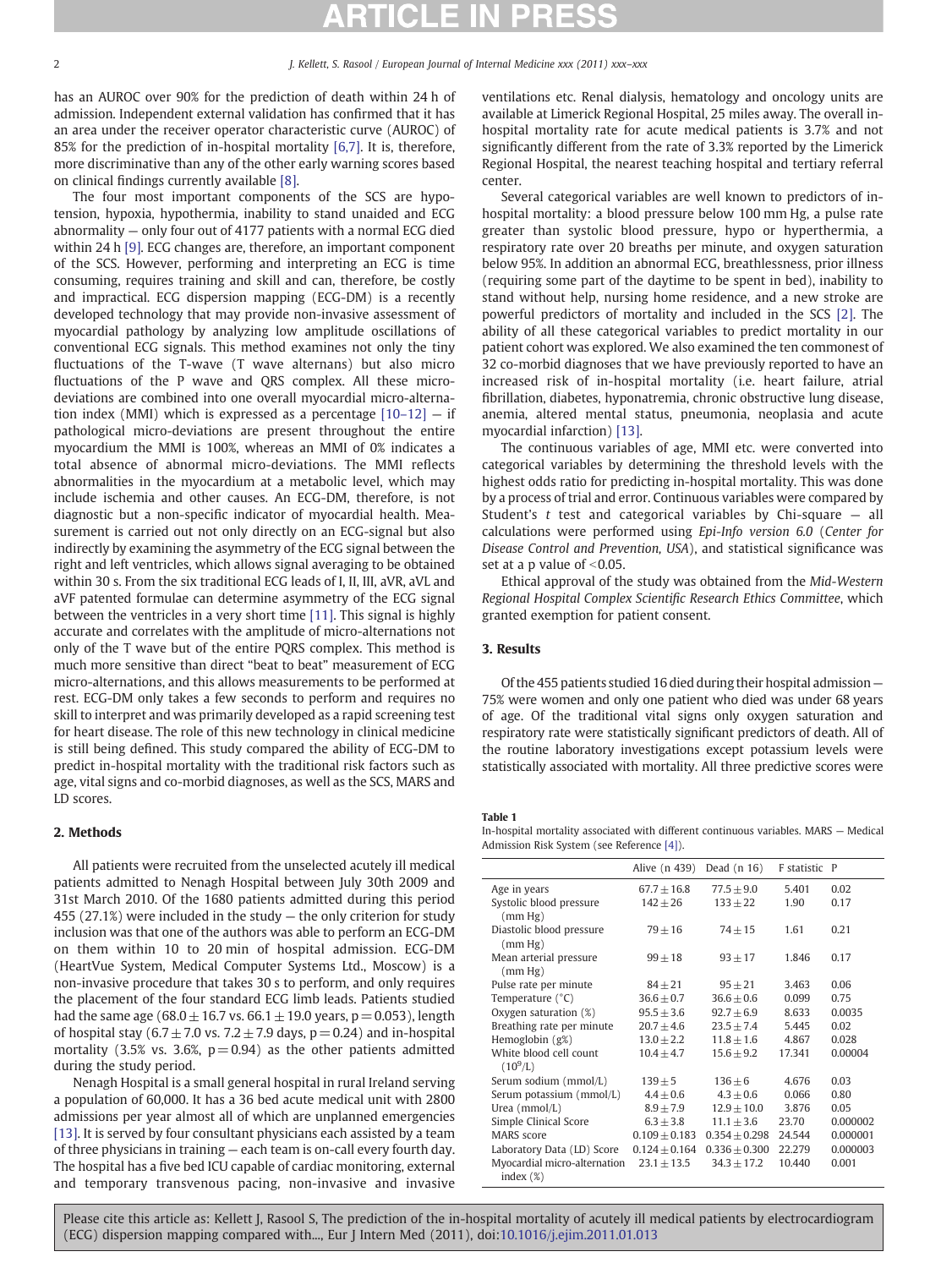### Table 2

Odds ratio for in-hospital mortality associated with different categorical variables. The diagnoses tested are the ten commonest diagnoses associated with in-hospital mortality admitted to Nenagh Hospital (see Reference [\[8\]](#page-3-0)).

|                                                | in-hospital | Odds ratio for<br>mortality (95%CI) | Chi-square | P          |
|------------------------------------------------|-------------|-------------------------------------|------------|------------|
| Age $>68$ years                                | 11.55       | $(1.57 - 240.59)$                   | 8.79       | 0.003      |
| Female sex                                     | 3.82        | $(1.11 - 14.44)$                    | 6.01       | 0.01       |
|                                                |             |                                     |            |            |
| Vital signs                                    |             |                                     |            |            |
| Systolic blood pressure                        | 2.47        | $(0.00 - 12.59)$                    | 1.42       | 0.23       |
| $<$ 100 mm Hg                                  |             |                                     |            |            |
| Pulse rate > systolic blood<br>pressure        | 4.17        | $(0.86 - 17.53)$                    | 5.23       | 0.022      |
| Temperature < 35 $°C$ or > = 39 $°C$           | 0.00        | $(0.00 - 47.03)$                    | 0.15       | 0.70       |
| Respiratory rate>20/min                        | 2.48        | $(0.82 - 7.62)$                     | 3.31       | 0.07       |
| Oxygen saturation <95%                         | 4.92        | $(1.61 - 15.26)$                    | 11.36      | 0.0008     |
|                                                |             |                                     |            |            |
| Other Simple Clinical Score variables          |             |                                     |            |            |
| Abnormal ECG                                   | 5.97        | $(0.81 - 124.57)$                   | 3.81       | 0.051      |
| <b>Breathlessness</b>                          | 1.90        | $(0.63 - 5.75)$                     | 1.63       | 0.20       |
| Prior illness - some part of<br>daytime in bed | 5.95        | $(1.93 - 18.40)$                    | 14.84      | 0.0001     |
| Unable to stand unaided                        | 3.65        | $(1.17 - 11.21)$                    | 7.01       | 0.008      |
| Nursing home resident                          | 4.39        | $(1.11 - 16.06)$                    | 7.0        | 0.008      |
| <b>Diabetes</b>                                | 1.95        | $(0.51 - 6.87)$                     | 1.32       | 0.25       |
| Stroke                                         | 17.96       | $(3.83 - 80.74)$                    | 32.3       | 0.00000001 |
| Atrial fibrillation                            | 0.78        | $(0.12 - 3.75)$                     | 0.11       | 0.75       |
| Diagnoses associated with mortality            |             |                                     |            |            |
| Heart failure                                  | 3.29        | $(1.06 - 10.07)$                    | 5.85       | 0.02       |
| Sodium <134 mmol/L                             | 2.85        | $(0.73 - 10.17)$                    | 3.33       | 0.07       |
| Chronic obstructive lung disease               | 0.36        | $(0.02 - 2.68)$                     | 1.06       | 0.30       |
| Hemoglobin <11 g%                              | 1.76        | $(0.38 - 6.99)$                     | 0.75       | 0.39       |
| Altered mental status                          | 2.54        | $(0.65 - 9.01)$                     | 2.6        | 0.11       |
| Pneumonia                                      | 2.07        | $(0.54 - 7.28)$                     | 1.55       | 0.21       |
| Cancer                                         | 3.78        | $(0.00 - 20.07)$                    | 3.19       | 0.07       |
| Acute myocardial infarction                    | 6.10        | $(1.23 - 26.72)$                    | 8.80       | 0.003      |
| Myocardial micro-alternation                   | 5.97        | $(1.93 - 18.45)$                    | 14.90      | 0.0001     |
| index $>38%$                                   |             |                                     |            |            |
| Predictive scores                              |             |                                     |            |            |
| Laboratory Data (LD) Score > 0.10              | 9.97        | $(2.57 - 45.33)$                    | 18.39      | 0.00002    |
| Simple Clinical Score $>=$ 12                  | 11.54       | $(3.63 - 36.85)$                    | 31.86      | 0.00000002 |
| MARS score $>0.09$                             | 7.00        | $(2.16 - 23.94)$                    | 16.33      | 0.00005    |

highly significant predictors of mortality. The continuous variables that predicted death with the highest F-statistic and lowest P values were: white cell count, MMI and the MARS, SCS and LD scores [\(Table 1](#page-1-0)).

The majority of the patients with a normal ECG (87%) had an MMI below 20%. Fifteen of the 16 patients who died had an abnormal ECG (odds ratio of 5.97) — this finding just failed to reach statistical significance (Chi-Square 3.81, p 0.051). All deaths occurred between 2 and 29 days after admission. Five of the 271 patients (1.8%) with a MMI below 20% died — all but one died 10 or more days after admission, four had a SCS on admission of  $\ge$  = 10, two patients died from stroke, one from respiratory infection and one from pulmonary fibrosis (Table 2). The one patient who died from a myocardial infarction with a "normal" MMI was 87 years old and admitted with an acute intestinal obstruction that was managed conservatively. At the time of admission her ECG was normal. Eleven days later she suffered ECG changes of acute myocardial infarction and died before her troponin levels became elevated. Of the remaining 184 patients with MMI greater than 20% eleven (6.0%) died (Fig. 1).

The categorical variables that predicted in-hospital mortality with highest Chi-square number were: a diagnosis of stroke,  $SCS \geq 12$ ,  $LD > 0.1$ , MARS  $> 0.09$  and MMI  $> 36\%$  — eight of the 71 (11.3%) patients with an MMI  $>$  36% died (odds ratio 5.97, Chi-square 14.9, p $<$  0.0001). The diagnosis of stroke was the most powerful predictor of death (Chi-square 32.3), closely followed by a  $SCS \ge 12$  (Chi-square 31.86). The only other diagnoses associated with in-hospital mortality were heart failure and acute myocardial infarction. Of the categorical variables based on vital signs only a pulse rate greater than the systolic blood pressure and oxygen saturation below 95% predicted mortality [\(Table 3\)](#page-3-0).

### 4. Discussion

This small study of a convenient sample of patients is obviously limited. The patients studied represent those patients we were able to see very promptly after their arrival in our hospital. Since the authors worked a one-in-four 24 hour roster and 27% of admissions were studied the patients represent most of the patients the authors cared



Fig. 1. In-hospital mortality associated with increasing levels of the myocardial micro-alternation index (MMI).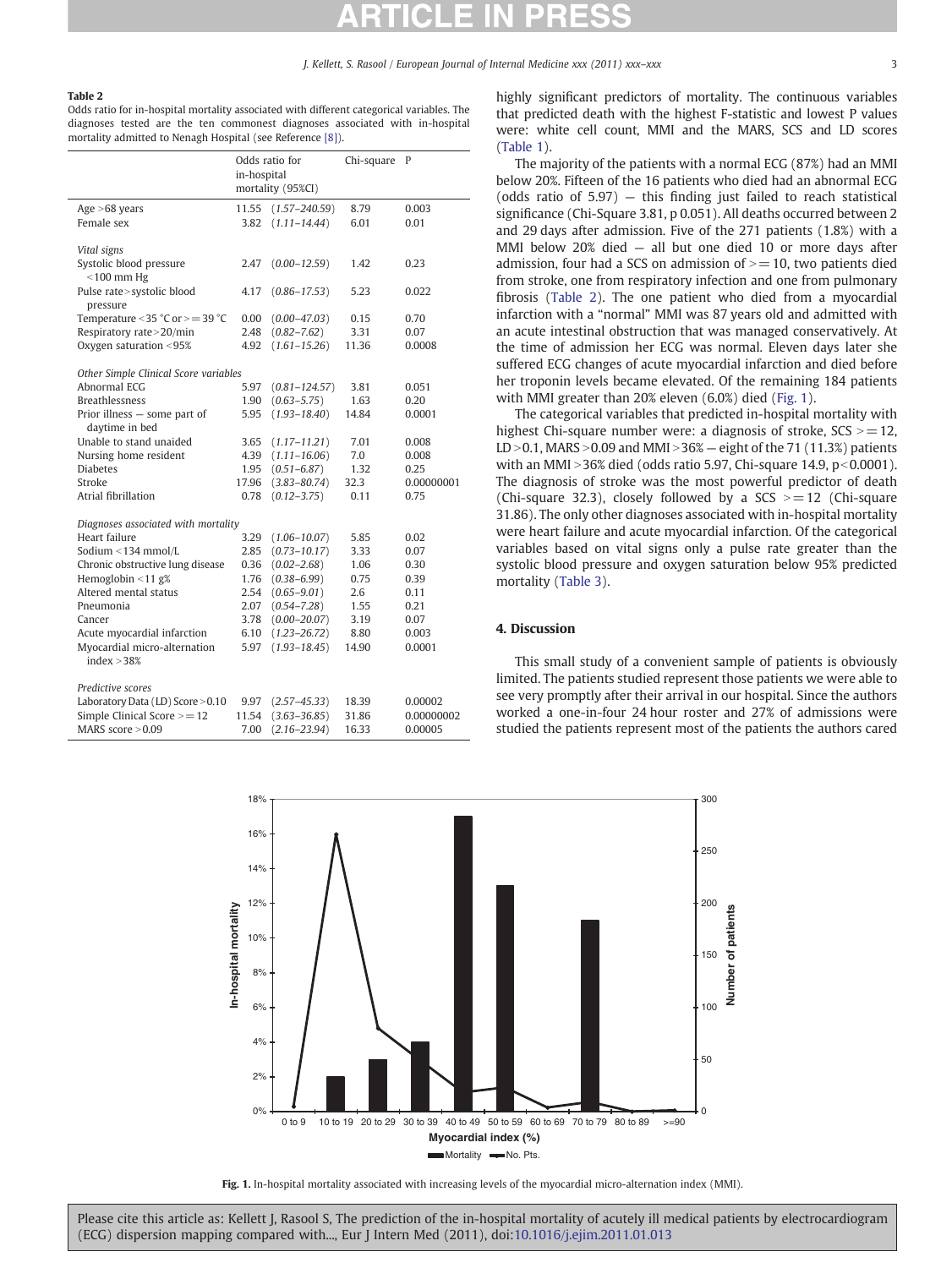<span id="page-3-0"></span>4 J. Kellett, S. Rasool / European Journal of Internal Medicine xxx (2011) xxx–xxx

Table 3

Cause of death of 16 patients that died MMI=myocardial micro-alternation index.

|    | Diagnosis                                    | Age<br>(years) | MMI | Days in hospital<br>to death |
|----|----------------------------------------------|----------------|-----|------------------------------|
| 1  | Cardiac arrest                               | 78             | 71% | 2                            |
| 2  | Ruptured aortic aneurysm                     | 88             | 53% | 2                            |
| 3  | Myocardial infarction and CHF                | 83             | 38% | 29                           |
| 4  | Myocardial infarction and CHF                | 70             | 50% | $\mathcal{L}$                |
| 5  | Myocardial infarction/intestinal obstruction | 87             | 14% | 11                           |
| 6  | Heart failure                                | 75             | 44% | 7                            |
| 7  | Stroke                                       | 88             | 28% | 11                           |
| 8  | Stroke                                       | 72             | 19% | 10                           |
| 9  | Stroke                                       | 58             | 15% | 24                           |
| 10 | Pneumonia                                    | 69             | 40% | 11                           |
| 11 | Pneumonia                                    | 72             | 35% | 6                            |
| 12 | Pneumonia                                    | 90             | 25% | 11                           |
| 13 | Pneumonia                                    | 75             | 14% | 17                           |
| 14 | Sepsis                                       | 83             | 41% | 13                           |
| 15 | COPD                                         | 83             | 50% | 8                            |
| 16 | Pulmonary fibrosis                           | 69             | 12% | 3                            |

for. As far as we are aware this is the first study to explore the prognostic capacity of ECG-DM and compare it with other predictors of in-hospital mortality. Our findings suggest that ECG-DM is a significant predictor of in-hospital mortality comparable to hypoxia and an elevated white cell count.

It is important to stress that ECG-DM should not be relied upon for diagnostic purposes. Of 19 patients who had acute myocardial infarctions six had normal MMI values (i.e.  $<$ 20%) early in their presentation — two of these patients had obvious classical acute ischemic changes on 12 lead ECG at the time ECG-DM was performed. This disappointing result suggests that ECG-DM may only detect "damaged" myocardium, and that early in the presentation of acute infarction sufficient damage had not yet occurred. It is important to stress that none of these patients died. Moreover, the correlation between traditional ECG changes – especially transient ones that occur during acute infarction – and the extent of myocardial damage is also poor. ECG criteria alone are not sufficient to define myocardial infarction, the final diagnosis depending on the detection of elevated levels of cardiac biomarkers [\[14\].](#page-4-0)

The small size of this study makes it likely that several of its findings may result from chance. For example the well established increased risk of hypotension [\[15\]](#page-4-0) was not demonstrated and the finding that female sex is an independent predictor of in-hospital mortality is most likely explained by chance. In order to allow for this the p value could have been set by the Bonferroni method [\[16\]](#page-4-0) at a very low level of 0.05 divided by 27, the number of categorical variables examined (i.e.  $0.05/27 = 0.002$ ). If this had been done then only oxygen saturation, prior illness, stroke, MMI and the SCS, LD and MARS scores would have remained as significant predictors of mortality.

The use of logistic regression to determine if the variables we tested were independent predictors of mortality is problematic because of the small number of deaths we observed. Ideally there should be 10–20 events per variable (EPV) included in a logistic regression model [\[17\].](#page-4-0) Therefore, although a speculative logistic regression model that we devised [\[18\]](#page-4-0) found the SCS, LD and MMI to be independent predictors of mortality (i.e.  $EPV = 5$ ) this finding may not be valid. We also explored the possible impact ECG-DM might have if it replaced the 12 lead ECG in the SCS. Using the method of Hanley and McNeil [\[19\]](#page-4-0) we found that in this cohort of patients the SCS had an area under receiver operator characteristic curves (AUROC) for in-hospital mortality of 0.823. Excluding ECG abnormality from the SCS (i.e. subtracting 2 points from the SCS if the ECG was abnormal) reduced the AUROC to 0.819. The coefficients obtained by logistic regression for the SCS adjusted to exclude the ECG suggested that for every 10% increase in MMI the SCS should be increased by one

point. When the MMI thus replaced ECG abnormality in the SCS the AUROC increased from 0.823 to 0.850. Although these differences were not statistically significant, the trend is encouraging. Larger studies will be required to confirm this.

This study suggests that ECG-DM might be a practical alternative to the traditional 12 lead ECG required to determine the SCS. Obtaining and interpreting a 12 lead ECG requires time, expertise and expense. In contrast, ECG-DM only takes a few seconds to perform, requires no skill to interpret and is, hence, potentially inexpensive. Although the standard 12 lead ECG is a highly sensitive means of ruling out the risk of in-hospital mortality in acutely ill medical patients [9], the influence of slight ECG abnormalities on mortality risk has not been adequately quantified. MMI, on the other hand, is reported as a continuous variable that increases as the risk of death rises and may, thus, further enhance the discrimination of the SCS.

### 5. Conclusion

ECG-DM may be a clinically useful predictor of in-hospital mortality. ECG-DM is inexpensive, only takes a few seconds to perform and requires no skill to interpret. Further study to determine its role in the evaluation of acutely ill medical patients is required.

### 6. Learning points

- ECG dispersion mapping (ECG-DM) is a novel technique that analyzes low amplitude ECG oscillations that only takes a few seconds to perform and requires no skill to interpret.
- The findings of this study suggest that ECG-DM is a useful significant predictor of in-hospital mortality comparable to hypoxia and an elevated white cell count.

### Conflict of interest

There is none to declare. Both authors are employees of the Irish Health Service Executive and neither author has any conflict of interest.

### Acknowledgements

This study was funded by the Mid-Western Hospitals Development Trust. The authors would like to thank Breda Deane, Beatrice McGrath and all the nursing staff of Nenagh Hospital for their assistance.

### References

- [1] Jarman B, Gault S, Alves B, Hider A, Dolan S, Cook A, et al. Explaining differences in English hospital death rates using routinely collected data. BMJ 1999;318: 1515–20.
- [2] Kellett J, Deane B. The Simple Clinical Score predicts mortality for days after admission to an acute medical unit. Q J Med 2006;99:771–81.
- [3] Pompei P, Charlson ME, Douglas Jr RG. Clinical assessments as predictors of one year survival after hospitalization: implications for prognostic stratification. J Clin Epidemiol 1988;41:275–84.
- [4] Silke B, Kellett J, Rooney T, Bennett K, O'Riordan D. An improved medical admissions risk system using multivariable fractional polynomial logistic regression modelling. Q J Med 2010 Jan;103(1):23–32.
- [5] Kelley M.A. Predictive scoring systems for the severity of illness in the intensive care unit. Uptodate, 2006: Version 13.3.
- [6] Subbe CP, Jishi F, Hibbs RAB. The Simple Clinical Score: a tool for benchmarking of emergency admissions in acute internal medicine. Clin Med 2010;10:352–7.
- [7] Ghanern-Zoabi N, Laor A, Weber G, Vardi M. Assessment of disease-severity scoring systems for septic patients in departments of internal medicine. Eur J Intern Med 2009;20S:S6.
- [8] Brabrand M, Folkestad L, Clausen NG, Knudsen T, Hallas J. Risk scoring systems for adults admitted to the emergency department: a systematic review. Scandinavian Journal of Trauma, Resuscitation and Emergency Medicine 2010;18:8.
- [9] Kellett J, Deane B, Gleeson M. Derivation and validation of a score based on hypotension, oxygen saturation, low temperature, ECG changes and loss of independence (HOTEL) that predicts early mortality between 15 minutes and 24 hours after admission to an acute medical unit. Resuscitation 2008;78:52–8.

Please cite this article as: Kellett J, Rasool S, The prediction of the in-hospital mortality of acutely ill medical patients by electrocardiogram (ECG) dispersion mapping compared with..., Eur J Intern Med (2011), doi:[10.1016/j.ejim.2011.01.013](http://dx.doi.org/10.1016/j.ejim.2011.01.013)